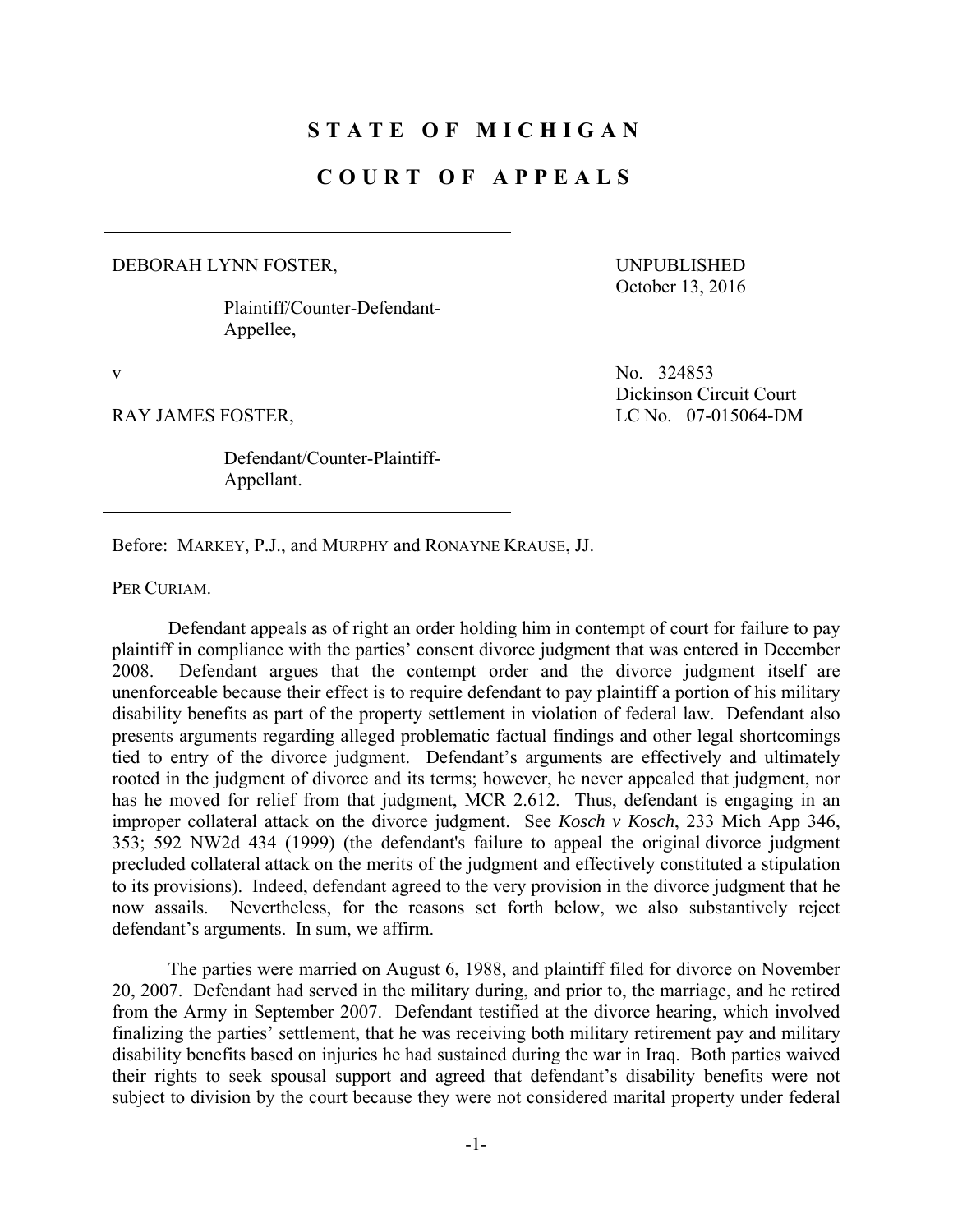law. However, pursuant to the property settlement, plaintiff was awarded 50 percent of defendant's retirement pay, or "disposable military retired pay," as calculated based on defendant's creditable military service during the marriage. The parties also agreed to the inclusion of the following provision in the divorce judgment, which we shall refer to as the "offset provision:"

 If Defendant should ever become disabled, either partially or in whole, then Plaintiff's share of Defendant's entitlement shall be calculated as if Defendant had not become disabled. Defendant shall be responsible to pay, directly to Plaintiff, the sum to which she would be entitled if Defendant had not become disabled. Defendant shall pay this sum to Plaintiff out of his own pocket and earnings, whether he is paying that sum from his disability pay or otherwise, even if the military refuses to pay those sums directly to Plaintiff. If the military merely reduces, but does not entirely stop, direct payment to Plaintiff, Defendant shall be responsible to pay directly to Plaintiff any decrease in pay that Plaintiff should have been awarded had Defendant not become disabled, together with any Cost of Living increases that Plaintiff would have received had Defendant not become disabled. Failure of Defendant to pay these amounts is punishable through all contempt powers of the Court.

At the divorce hearing, the trial court questioned the attorneys regarding the language of the offset provision, noting that it seemed to suggest that defendant was not currently receiving any disability benefits, which was not the case. Counsel for both parties acknowledged that the language was awkward, but explained that the intent was simply to address a scenario in which defendant became entitled to and accepted more disability benefits than currently being received, inversely diminishing the retirement benefits that were being divided and awarded to plaintiff. The purpose of the offset provision was to protect plaintiff in such a scenario. The trial court also discussed the offset provision with defendant in the following exchange:

*Court.* All right, . . . Mr. Foster, you do acknowledge that if you were to defer any of your current military retirement pay or convert it to disability pay, or if your military retirement pay were reduced because the level of your disability pay was increased, you acknowledge this Court's ability to enforce payment to Ms. Foster the level of benefits that she would be entitled [to] presently from your retirement pay?

## *Defendant*. Yes.

Shortly after the entry of the divorce judgment, defendant became eligible for and began receiving increased disability benefits, which consequently reduced the amount of his retirement payments and the amount plaintiff received from defendant's military retirement pay. This was the precise circumstance that the parties had contemplated in drafting and agreeing to the offset provision. However, defendant failed to comply with the divorce judgment by paying plaintiff the difference between the reduced amount of retirement pay she received and the amount that she had received at the time of the divorce judgment. A number of show cause and contempt proceedings took place over several years, leading to the order that defendant now appeals, wherein the trial court held defendant in contempt for failure to pay plaintiff in compliance with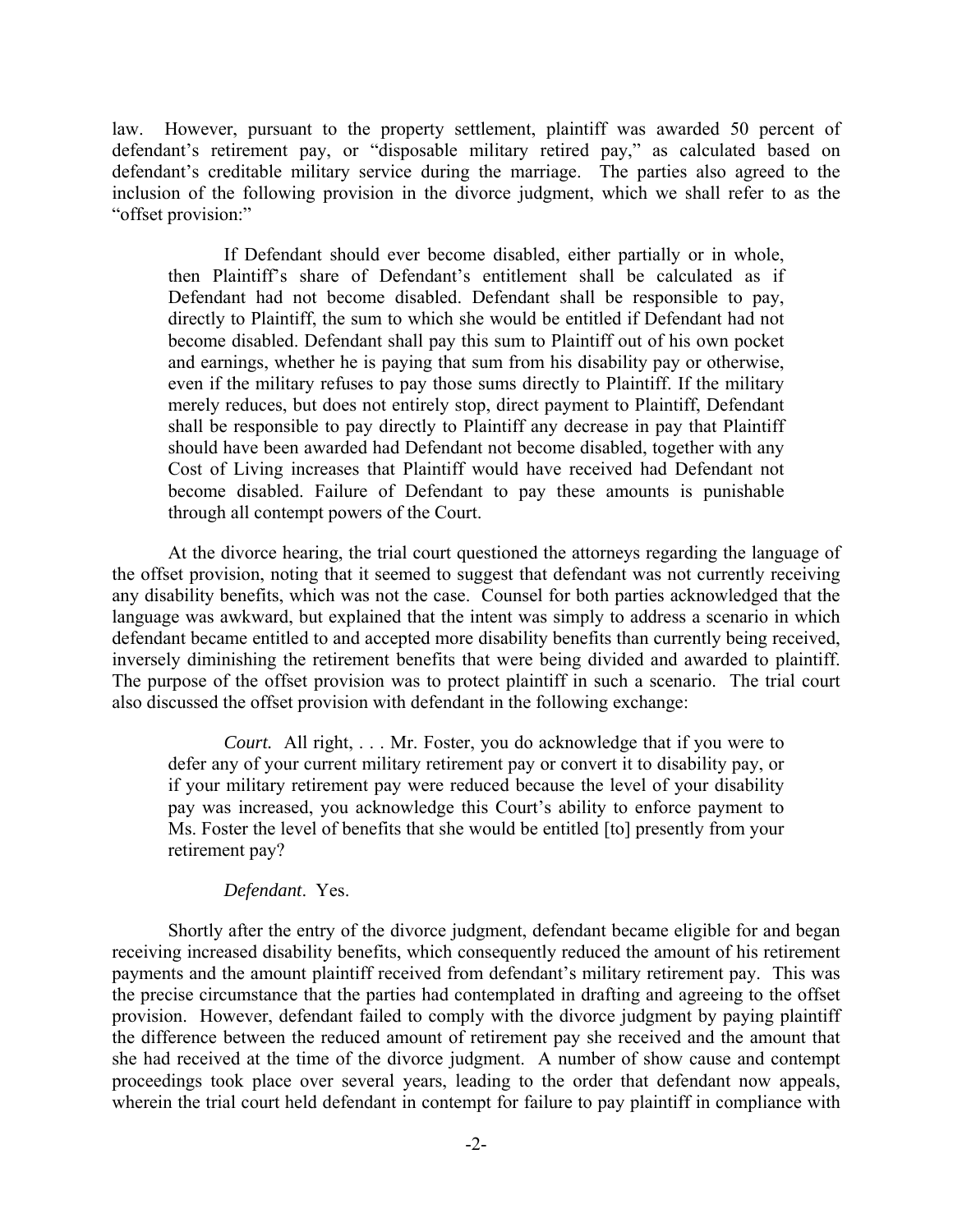the consent divorce judgment. The court ordered him to pay plaintiff \$1,000 per month, with \$812 credited as current payments due under the divorce judgment and \$188 to be credited against the arrearage of \$34,398 until the arrearage was paid in full.

Defendant's primary argument on appeal is that the divorce judgment and the trial court's order enforcing the judgment were legally invalid because they required him to pay plaintiff a portion of his disability benefits in violation of federal law. We disagree. Defendant's argument entails statutory construction and questions of law in general, which we review de novo on appeal. *Snead v John Carlo, Inc*, 294 Mich App 343, 354; 813 NW2d 294 (2011).

 "Members of the Armed Forces who serve for a specified period, generally at least 20 years, may retire with retired pay." *Mansell v Mansell*, 490 US 581, 583; 109 S Ct 2023; 104 L Ed 2d 675 (1989) (citations omitted). And retired or retirement pay is generally subject to division in state court divorce proceedings under the Uniformed Services Former Spouses' Protection Act (USFSPA), 10 USC 1408. *Id.* at 584-585; *Megee v Carmine*, 290 Mich App 551, 562; 802 NW2d 669 (2010). With respect to disability pay, "[m]ilitary veterans in general are entitled to compensation for service-connected disabilities under 38 USC 1101 *et seq*.," sometimes referred to as "VA disability benefits." *Megee*, 290 Mich App at 560. Pursuant to 10 USC 1414(a)(1), as effective January 1, 2004, " 'a member or former member of the uniformed services who is entitled for any month to retired pay and who is also entitled for that month to veterans' disability compensation for a qualifying service-connected disability . . . is entitled to be paid both for that month . . . .' " *Id.* at 560-561 (ellipses in *Megee*). "This concurrent receipt of military retirement pay and VA disability benefits is commonly referred to as CRDP, which stands for 'concurrent retirement and disability pay.' " *Id.* at 561 (citation omitted). Another form of military disability pay, separate from standard VA disability benefits, is combat-related special compensation (CRSC), 10 USC 1413a. *Id.* at 552-553. "To be eligible for CRSC, a person must be a member of the uniformed services who is entitled to retired pay and who has a *combat-related* disability." *Id.* at 560, citing 10 USC 1413a(c) (emphasis added). A veteran who is qualified for CRDP (retirement pay plus VA disability pay) and who is also qualified for CRSC (combat-related disability pay), may elect to receive CRDP or CRSC, but not both. *Megee*, 290 Mich App at 561.

 According to defendant, he became entitled to receive CRSC, which determination was apparently made retroactive to a date preceding entry of the divorce judgment. Defendant elected to receive CRSC, which resulted in a diminution of his retirement pay and plaintiff's 50 percent award of that pay. See *Megee*, 290 Mich App at 561 ("Plaintiff elected CRSC, which effectively discontinued his retirement pay that had been subject to the QDRO, halting payments to defendant."). The *Megee* panel observed the following concerning CRSC and the division of waived retirement pay related to CRSC, i.e., retirement pay that is not being received because of a CRSC election:

 The trial court here effectively divided plaintiff's CRSC and, although *Mansell* did not directly address division of disability pay, the USFSPA clearly does not allow such a division. Subsection (c)(1) of the USFSPA, 10 USC 1408(c)(1), permits a court to treat only "disposable retired pay" as "property of the member and his spouse," and CRSC is "not retired pay," 10 USC 1413a(g). Accordingly, the trial court erred by dividing plaintiff's CRSC and forcing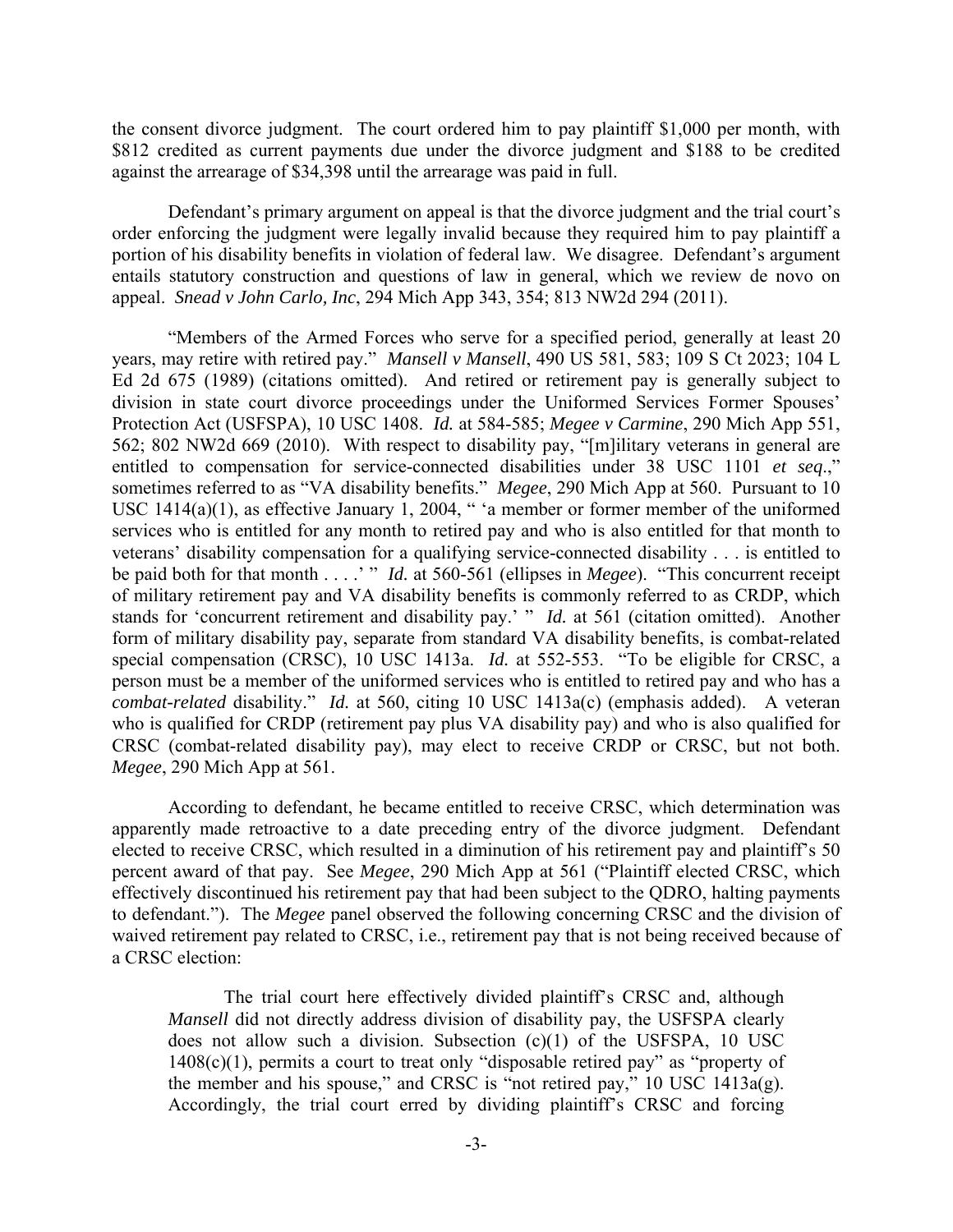plaintiff to pay a portion of his CRSC to defendant. However, on the subject addressed in *Mansell*, i.e., dividing waived retirement pay, the *Mansell* decision actually supports making plaintiff in the case at bar pay defendant half of the retirement pay that he would be receiving but for his election to take CRSC. The *Mansell* Court concluded that waived retirement pay could not be divided as property in circumstances in which the pay had been waived in favor of title 38 VA disability benefits, given that the definition of "disposable retired pay" in 10 USC 1408(a)(4)(B) excludes consideration of amounts waived in order to receive title 5 or title 38 compensation. Under the reasoning and rationale of *Mansell*, there would be no prohibition here against considering for division waived retirement pay under the USFSPA because we are addressing a waiver of title 10 CRSC not mentioned in 10 USC 1408(a)(4)(B). Thus, all of plaintiff's envisioned yet waived military-retirement pay can be divided without offending the USFSPA or *Mansell*. Accordingly, there is no bar to ordering plaintiff to compensate defendant in an amount equal to 50 percent of plaintiff's envisioned retirement pay as intended under the terms of the divorce judgment after plaintiff made a unilateral and voluntary postjudgment election to waive his retirement pay in favor of disability benefits contrary to the terms of the judgment.

\* \* \*

 We hold that a military spouse remains financially responsible to compensate his or her former spouse in an amount equal to the share of retirement pay ordered to be distributed to the former spouse as part of a divorce judgment's property division when the military spouse makes a unilateral and voluntary postjudgment election to waive the retirement pay in favor of disability benefits contrary to the terms of the divorce judgment. Conceptually, and consistently with extensive caselaw from other jurisdictions, we are dividing waived retirement pay in order to honor the terms and intent of the divorce judgment. Importantly, we are not ruling that a state court has the authority to divide a military spouse's CRSC, nor that the military spouse can be ordered by a court to pay the former spouse using CRSC funds. Rather, the compensation to be paid the former spouse as his or her share of the property division in lieu of the waived retirement pay can come from any source the military spouse chooses, but it must be paid to avoid contempt of court. To be clear, nothing in this opinion should be construed as precluding a military spouse from using CRSC funds to satisfy the spouse's obligation if desired. [*Megee*, 290 Mich App at 566-567, 574-575 (footnote omitted).]

*Megee* governs and dictates, given the involvement of CRSC, that the offset provision in the consent divorce judgment is fully enforceable through the trial court's contempt powers. Defendant attempts to distinguish *Megee* on the basis that, because of the retroactive nature of the CRSC award, he effectively became entitled to and elected CRSC and waived retirement pay *prior* to entry of the divorce judgment, whereas *Megee* concerned a unilateral, *postjudgment*  election to waive retirement pay and opt for CRSC. Defendant's argument construes *Megee*  much too narrowly and misses the broader legal principle that emanates from *Megee*, which is that a state divorce court has the authority to divide waived retirement pay, which waiver had